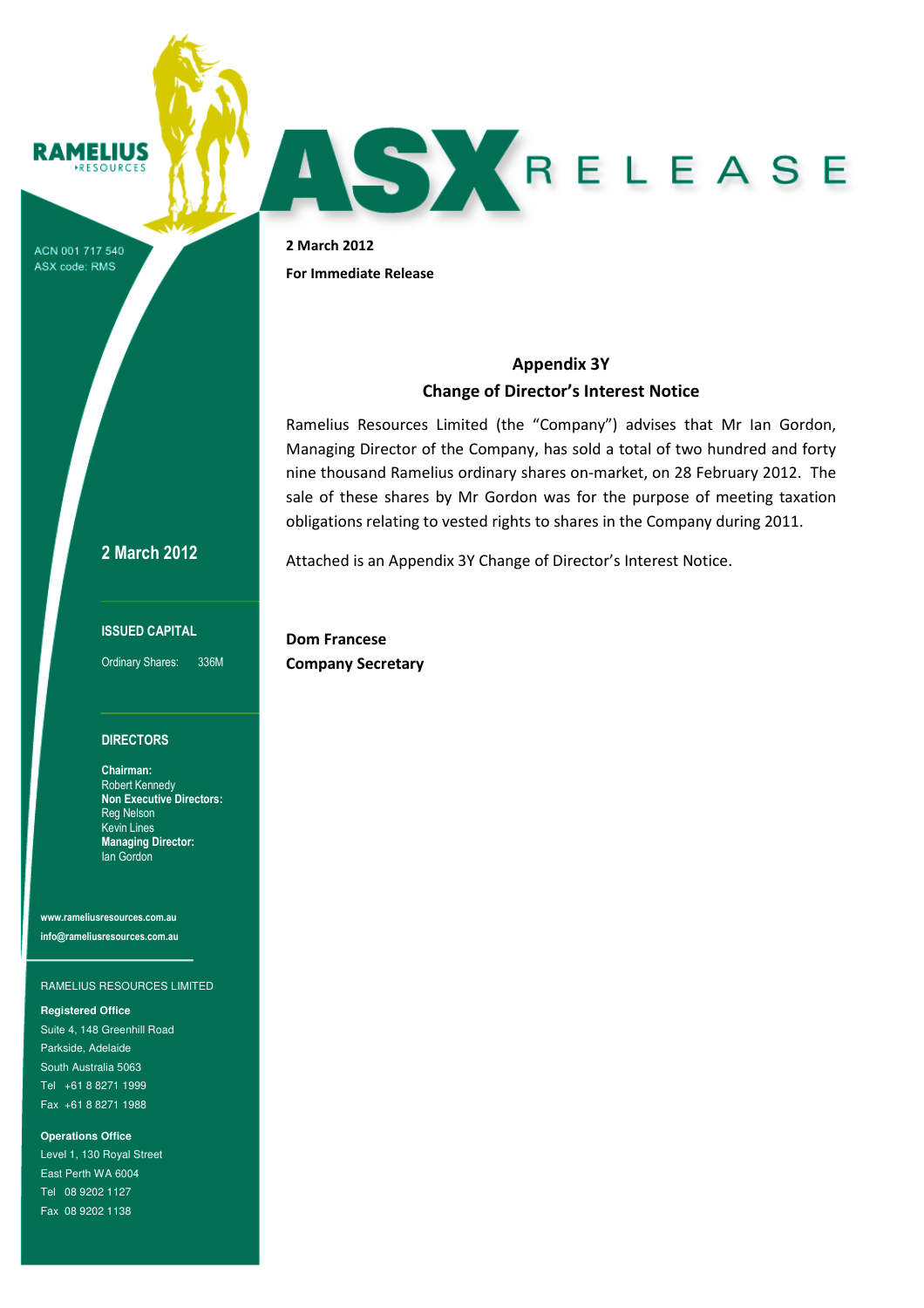# **Appendix 3Y**

*Rule 3.19A.2*

# **Change of Director's Interest Notice**

*Information or documents not available now must be given to ASX as soon as available. Information and documents given to ASX become ASX's property and may be made public.* 

Introduced 30/09/01 Amended 01/01/11

| Name of entity | <b>Ramelius Resources Limited</b> |
|----------------|-----------------------------------|
| <b>ABN</b>     | 51 001 717 540                    |

We (the entity) give ASX the following information under listing rule 3.19A.2 and as agent for the director for the purposes of section 205G of the Corporations Act.

| <b>Name of Director</b> | Ian James Gordon |
|-------------------------|------------------|
| Date of last notice     | 13/12/2011       |

### **Part 1 - Change of director's relevant interests in securities**

*In the case of a trust, this includes interests in the trust made available by the responsible entity of the trust* 

Note: In the case of a company, interests which come within paragraph (i) of the definition of "notifiable interest of a director" should be disclosed in this part.

| Direct or indirect interest                                                                                                                         | Direct                                                                                                                                                                         |  |
|-----------------------------------------------------------------------------------------------------------------------------------------------------|--------------------------------------------------------------------------------------------------------------------------------------------------------------------------------|--|
| Nature of indirect interest<br>(including registered holder)<br>Note: Provide details of the circumstances giving rise to the relevant<br>interest. | N/A                                                                                                                                                                            |  |
| Date of change                                                                                                                                      | 28 February 2012                                                                                                                                                               |  |
| No. of securities held prior to change<br>Class                                                                                                     | $(a)$ 679,326 Shares direct<br>(b) 68,695 Shares indirect via Mrs Belinda<br>Gordon & Mr Ian Gordon as Trustees for the<br>Gordon Super Fund<br>(a) Ordinary Fully Paid Shares |  |
|                                                                                                                                                     | (b) Ordinary Fully Paid Shares                                                                                                                                                 |  |
| <b>Number acquired</b>                                                                                                                              | Nil                                                                                                                                                                            |  |
| Number disposed                                                                                                                                     | 249,000 Shares                                                                                                                                                                 |  |
| <b>Value/Consideration</b><br>Note: If consideration is non-cash, provide details and estimated valuation                                           | \$1.054222 per share                                                                                                                                                           |  |

<sup>+</sup> See chapter 19 for defined terms.